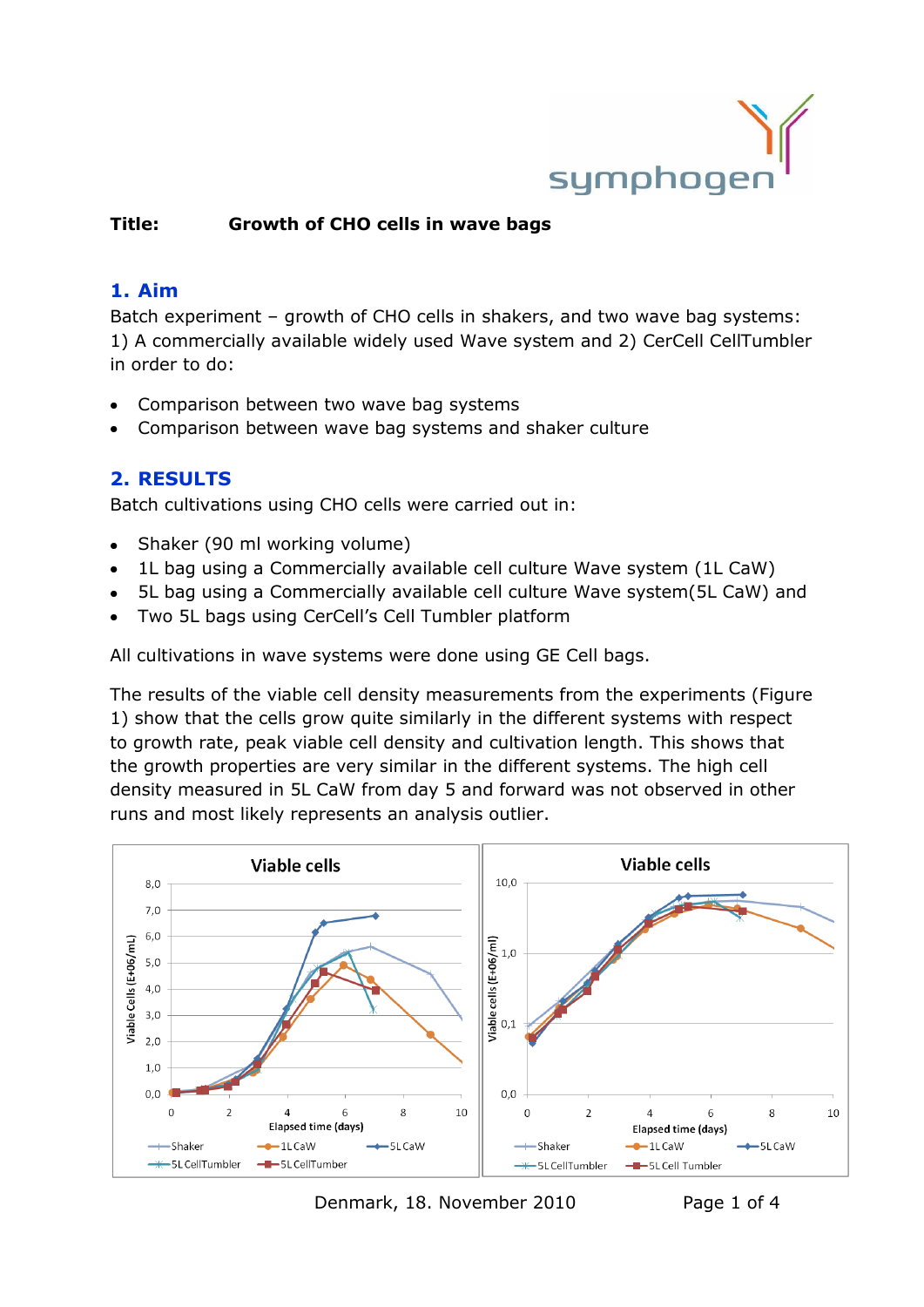<span id="page-1-0"></span>**Figure 1. Viable cell density.** Maximum viable cell densities are similar (left). Logarithmic curve (right) show similar growth rate.

Viability curves [\(Figure 2,](#page-1-1) left) are very similar in all systems showing that the systems have similar effect on the cells. The increase in NH<sub>4</sub><sup>+</sup> in the cultures with time is also similar [\(Figure 2,](#page-1-1) right) as well as other parameters (glucose, Lglutamine, lactate and osmolarity profiles; data not shown).



<span id="page-1-1"></span>**Figure 2. Viability and ammonium.** Viability curves are very similar in all systems (left).  $NH_4^+$  (right) measured by BioProfile.

# **3. PROCEDURE**

*3.1 Cultivation systems*

Commercially available cell culture wave system (CaW) and CerCell's CellTumbler platform (Kit#13 on

[http://cercell.com/products/celltumbler/products/configurations\)](http://cercell.com/products/celltumbler/products/configurations) were used for the tests (CellTumbler, [Figure 3\)](#page-2-0). The CellTumbler platform consisted of: The aluminium frame fitted with two platforms; the Drive-Unit; The Heat-Control-Unit with independent channels for two platforms and a Gas-Unit for air/CO2 supply.

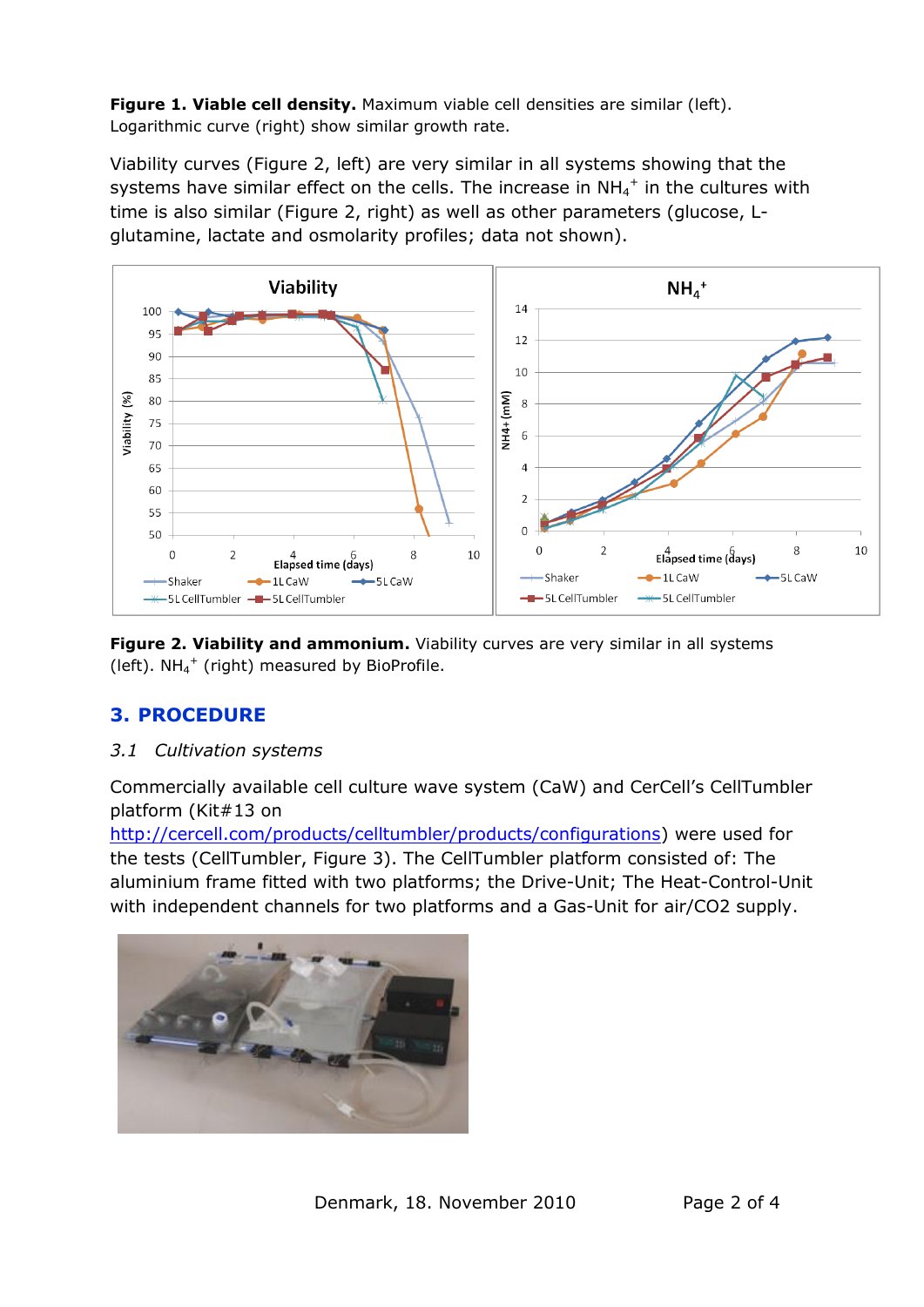<span id="page-2-0"></span>**Figure 3. CellTumbler platform.** CerCell's CellTumbler 2x5L fitted with Cell Bags (GE) used in the experiments.

## *3.2 Seed train*

Parental untransfected CHO cells were expanded in growth medium in shaker flasks at 140 rpm in an incubator with 5%  $CO<sub>2</sub>$  at 37°C. Cells were passaged 3 times a week and seeded to 0.07E+06 viable cells/ml for 3-day passages and to 0.15E+06 viable cells/ml for 2-day passages.

### **Table 1. Growth medium.**

| Growth medium           |            | Cat. No.  | Lot no. | Mix ml | Working<br>Conc.         |
|-------------------------|------------|-----------|---------|--------|--------------------------|
| Freestyle CHO<br>medium | Invitrogen | 12651-014 | 773409  | 1000   | $\overline{\phantom{0}}$ |
| L-Glutamine             | Invitrogen | 25030-024 | 751507  | 40     | 8 mM                     |

# *3.3 Setup in batch shaker*

The 500 ml shaker was supplied with pre-heated growth medium and inoculated with cells to the inoculum viable cell concentration target. After this the shaker was moved to a shaker platform at 140 rpm in an incubator with 5%  $CO<sub>2</sub>$  at 37°C.

# *3.4 Setup in batch wave bags*

1L and 5L wave bags were supplied with growth medium and then preheated and the gas flow was started at 0.1 L/min and 5%  $CO<sub>2</sub>$ . After stable conditions the bags were inoculated with cells to the inoculum viable cell concentration target.

### **Table 2. Cultivation settings.**

| <b>Parameter</b>      | 1L (CaW) | 5L                 | <b>5L Cell</b><br>(CaW) Tumbler | 500 ml shaker (90 ml<br>volume) |
|-----------------------|----------|--------------------|---------------------------------|---------------------------------|
| Rocks pr. min         | 37       | 35                 |                                 | N/A                             |
| <b>Shaker angle</b>   | q۰       | q۰                 |                                 | N/A                             |
| <b>Aeration (Ipm)</b> | 0.1      | 0.1                |                                 | N/A                             |
| CO2 addition (%)      | 5%       | $5% -$<br>0% day 5 |                                 | 5%                              |
| Temperature (°C)      | 37       | 37                 |                                 | 37                              |

Denmark, 18. November 2010 Page 3 of 4